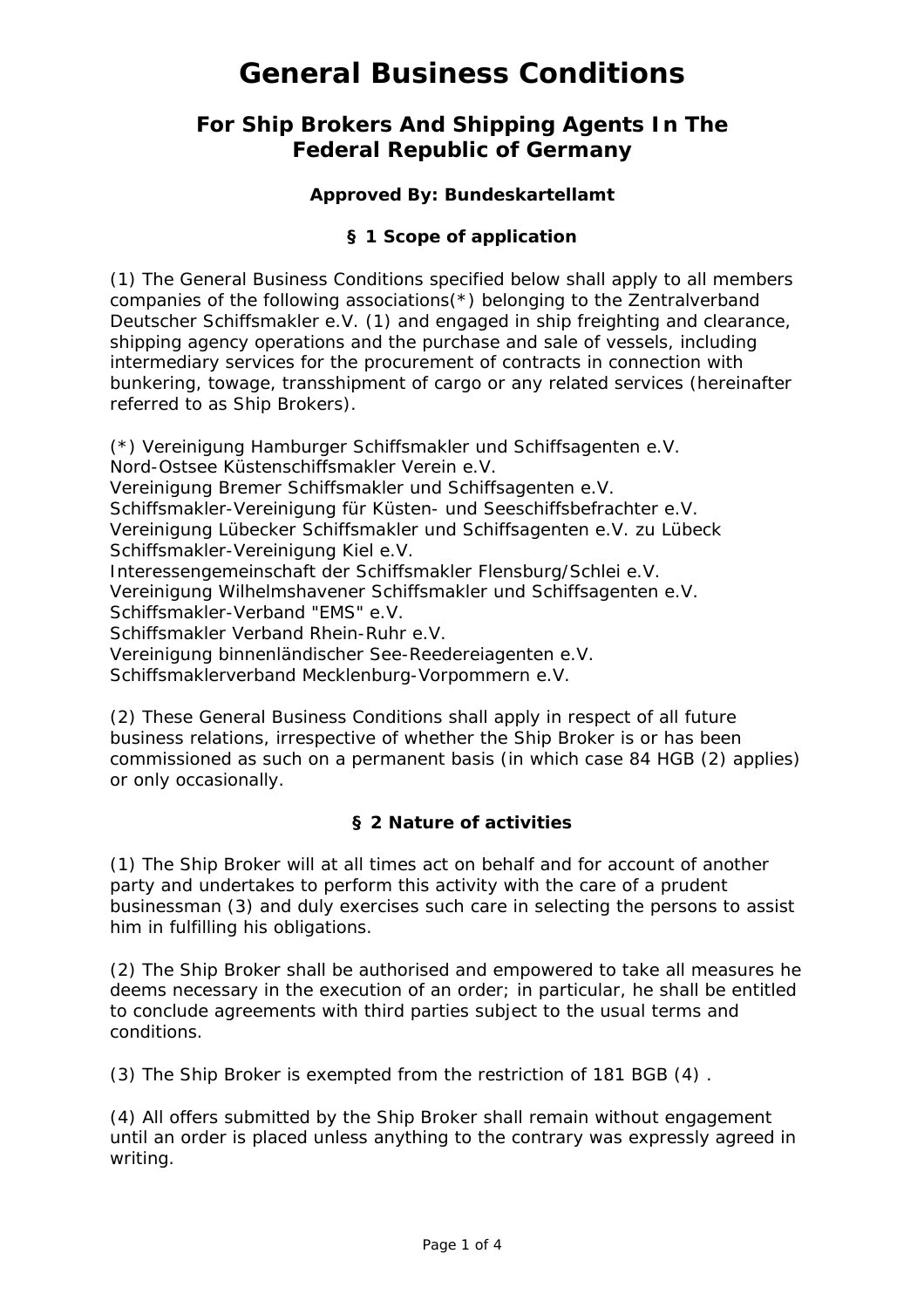## **For Ship Brokers And Shipping Agents In The Federal Republic of Germany**

(5) Should the Ship Broker be ordered by his principal to execute pre carriage or on carriage work on ocean transport assignments or any related ancillary activities, irrespective of whether such ancillary activities are based on freight agreements on the part of the principal as stipulated in Bills of Lading, Combined Bills of Lading or Charter Parties, the Ship Broker acts on behalf and for account of his principal at all times.

(6) If the Ship Broker conducts the activities of a forwarding agent, his liability as such shall be subject to ADSp. (5)

(7) The Ship Broker must be notified if the goods constituting the subject-matter of the agreement require special treatment and care in terms of loading, storage, receipt, delivery and transportation or may be subject to certain approval and/or notification requirements. This applies in particular to dangerous goods in accordance with the IMDG Code.

(8) The Ship Broker shall not be bound on behalf of his principal to issue guarantees to third parties, provide collateral security or render any payment for which he has no cover or for which he deems the collateral security available to him to be inadequate.

## **§ 3 Liability**

(1) The Ship Broker shall be liable to his principal for damage or loss only if caused through gross negligence or wrongful intent. This also applies to persons who assist him.

(2) The risk of incomplete, faulty and/or delayed transmission of messages, particularly when employing the postal services, radio, telephone, telex, facsimile or data transmission or telegraphic communications, shall be borne by the principal.

(3) The Ship Broker shall not be liable for any losses occasioned by exchangerate fluctuations.

(4) The Ship Broker shall not be liable for any conventional penalties or fines and the like that may be imposed on the principal.

(5) In the event that the Ship Broker is held liable, the extent of such liability shall be limited to the sum of DM 50,000.00 for each particular case of loss or damage. This limit liability shall not apply if the damage is attributable to malicious intent or gross negligence on the part of the Ship Broker or the latter´s managerial staff or if the damage is the typical result of an intentional or grossly negligent infringement of a primary contractual obligation by the Ship Broker´s authorised employees. The onus of proof in this respect shall rest on the principal.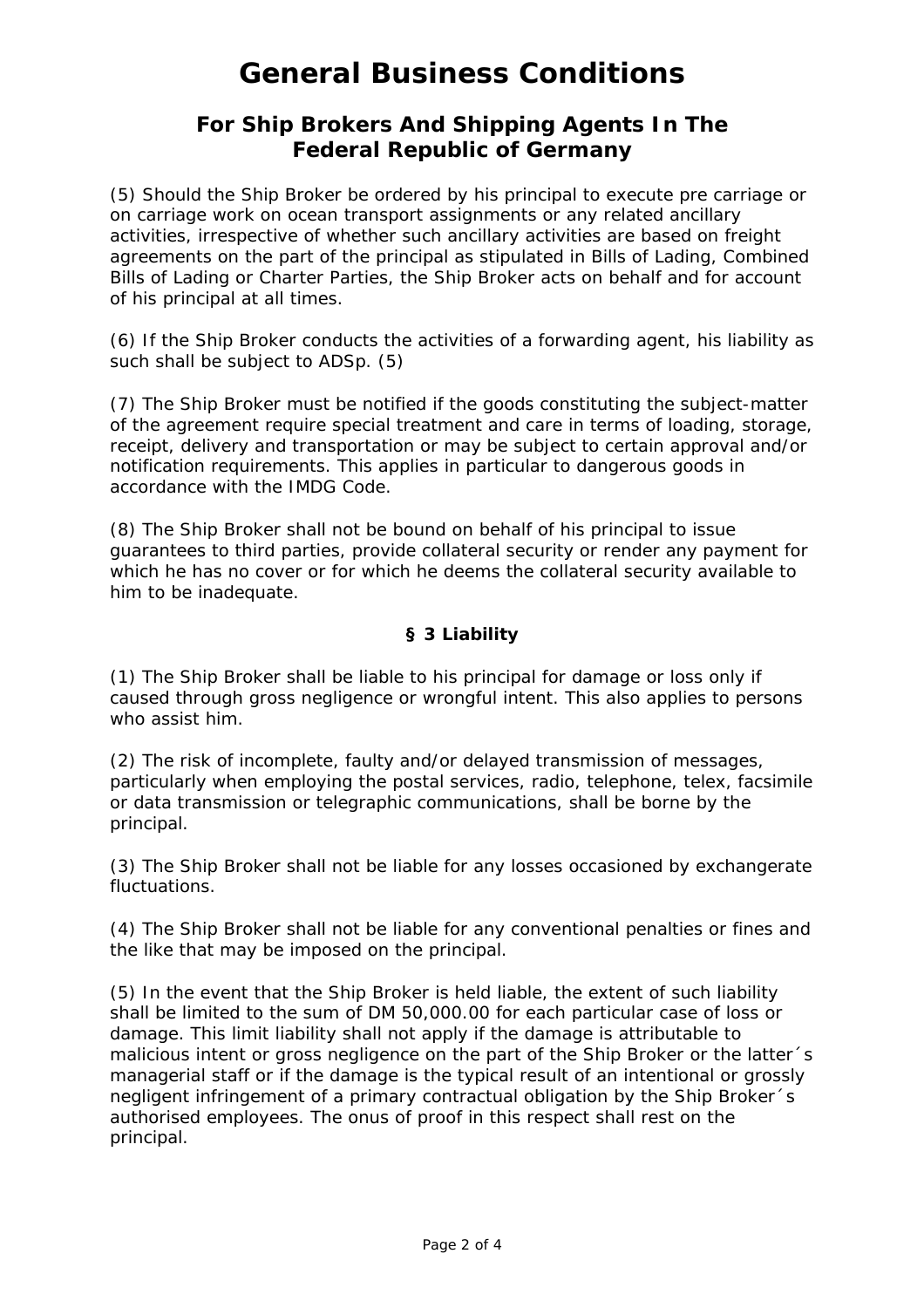## **For Ship Brokers And Shipping Agents In The Federal Republic of Germany**

### **§ 4 Remuneration/Accounts receivable**

(1) In return for his activities, the Ship Broker shall be remunerated to an extent freely negotiable unless such remuneration is subject to a scale established by collective bargaining or to statutory regulations. Such remuneration shall be payable immediately after invoicing.

(2) The Ship Broker shall be entitled to a commission of at least 2.5 % for all guarantees he may be required to assume and/or out-of-pocket expenses he may incur, regardless of the claim for reimbursement he may already have in respect of all expenses such as interest, bank charges an the like.

(3) Foreign-currency-denominated claims by the Ship Broker or invoices issued by him in foreign currency shall entitle him, at his own discretion, either to require payment in that particular foreign currency or in DM at the current exchange rate – again, at the Ship Broker´s discretion – either on the invoice date or on the date of payment.

(4) The Ship Broker shall be entitled to pay any freight invoices denominated in foreign currency or any other claims or receivables he may collect on behalf of his principal in DM at the rate prevailing on the date of such payment.

(5) Any of the Ship Broker´s claims outstanding not paid by the principal within 30 days of the invoice date shall bear 1 % interest on arrears per month as of the invoice date.

(6) The Ship Broker shall be entitled to apply the funds collected by him on his principal´s behalf (in particular, freight collections) in satisfaction of any claims he may have on the principal.

(7) The Ship Broker may require payment in advance.

(8) Any expenses arising in connections with, or as a result of, any transfers by, to or on behalf of the principal shall be assumed by the principal.

#### **§ 5 Set-off, retention and lien**

(1) The Ship Broker shall e entitled to satisfy his claims by set-off at any time such claims become due and payable; furthermore, he shall have a right of retention.

(2) The Ship Broker is hereby granted a contractually agreed right of lien to all assets of his principal in the Ship Broker´s possession, or which he may acquire possession of, in respect of all claims he may have on the principal, irrespective of the reason for such claims or the time at which they arose.